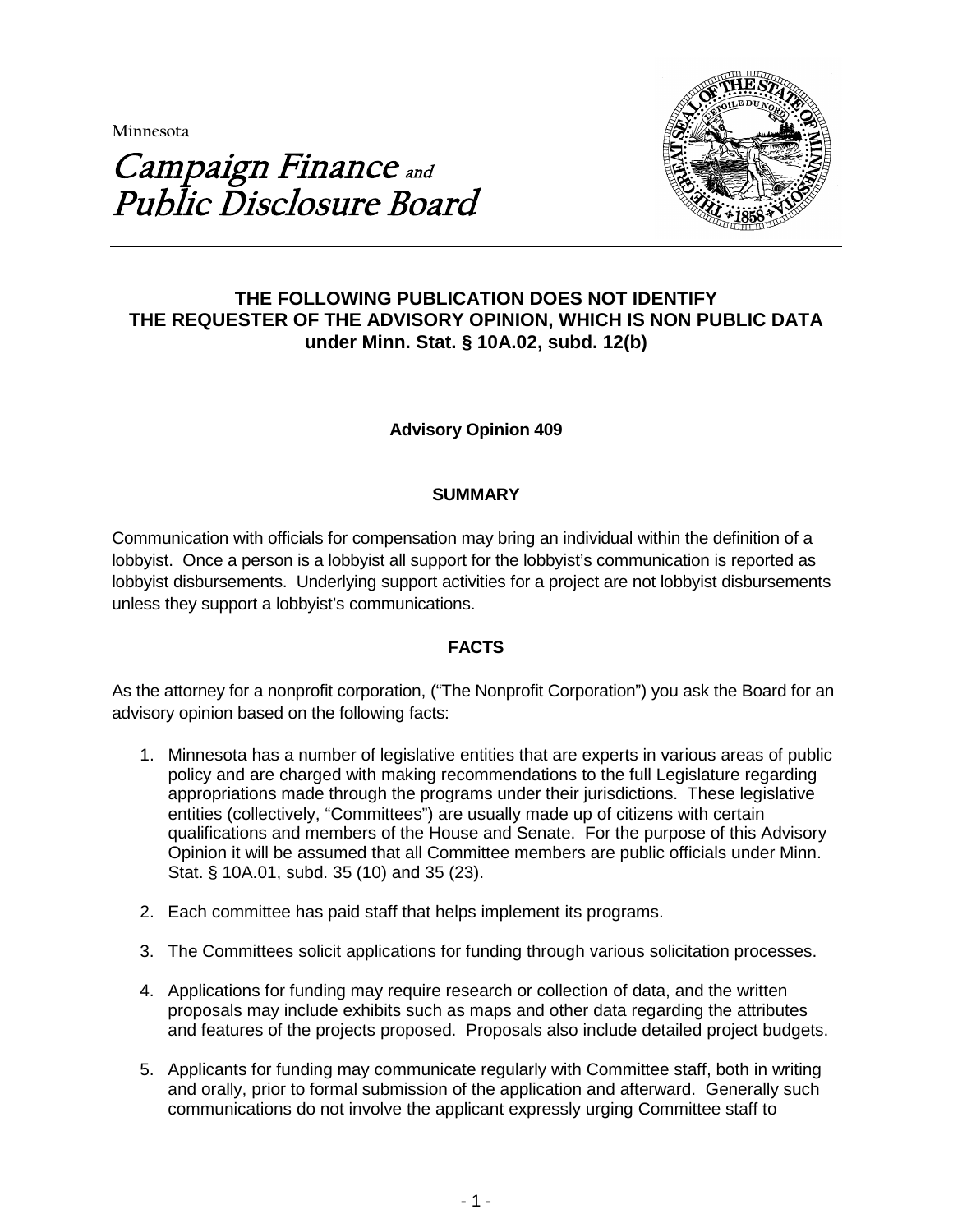communicate with public officials about the proposal. Prior to formal submission of an application, committee staff works with all potential applicants equally.

- 6. After proposals are submitted, the Committee evaluates the proposals and invites some but not all applicants to appear before the Committee to present the proposal and answer any questions. In the presentation, the applicant may urge that the Committee support funding for the proposal.
- 7. After further evaluation of the proposals presented, the Committees give certain applicants preliminary approval for a specified appropriation level. The applicant then develops a more detailed plan for the recommended funding. There is then additional written and oral communication between the Committee staff and the applicant.
- 8. After finalizing the detailed plan with Committee staff, the proposal is submitted for final approval by the Committee. The Committees typically recommend a package of several proposals for funding.
- 9. The Committees make recommendations to the full Legislature for a vote on appropriations for the recommended projects. (The Governor also must approve the appropriation.)

## **Issue One**

Oral communications that attempt to influence appropriation recommendations occur with the public officials serving on the Committees. Do these communications constitute lobbying for purposes of: a) registration as a lobbyist as required by Minn. Stat. § 10A.03; and/or b) reporting lobbying expenditures as required by Minn. Stat. § 10A.04?

#### **Opinion**

A person must register as a lobbyist if the person is "engaged for pay or other consideration of more than \$3,000 from all sources in any year for the purpose of attempting to influence legislative . . . action . . . by communicating or urging others to communicate with public or local officials." Minnesota Statutes Section 10A.01, subd. 21.

All of the members of the Committees are public officials. The work of the Committees eventually results in recommendations to the Legislature regarding appropriations. Communication with Committee members is, by definition, communication with public officials. Due to the fact that the Committees will ultimately make recommendations to the legislature, communication urging the Committees to include a project in their recommendations constitutes communication for the purpose of attempting to influence legislative action.

Such communications are included in the communications that may trigger a person being defined as a lobbyist under §10A.01, subd. 21. Once a person is included in the definition of a lobbyist, that person must register according to the terms of §10A.03.

Expenditures reported by a lobbyist under §10A.04, do not include the lobbyists compensation for lobbying. Thus, if the person testifying is the lobbyist, the cost of that person's time appearing before the Committees is not reported on the lobbyist's report.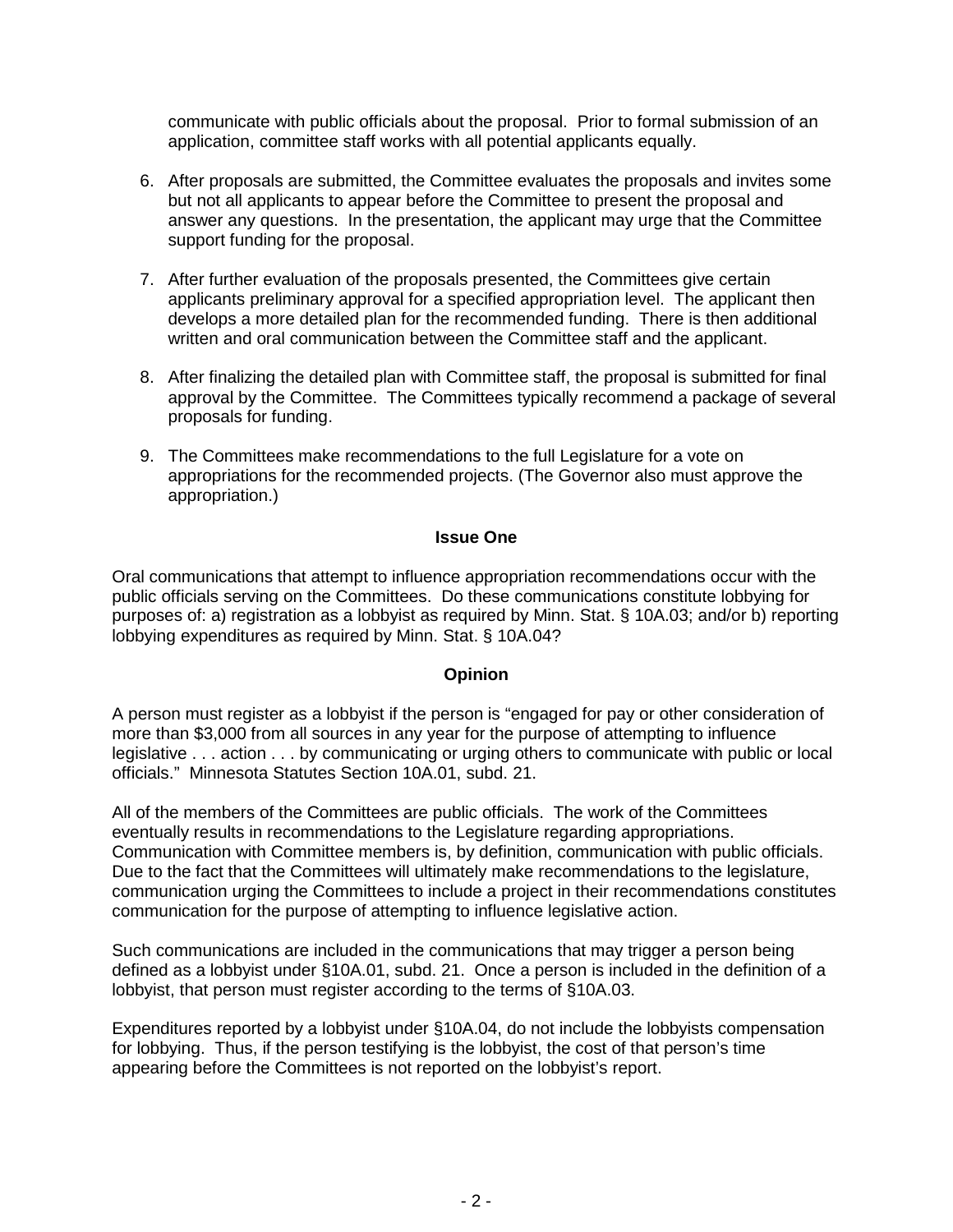If the Nonprofit Corporation has a lobbyist who is involved in legislative action related to the proposals, but a paid staff member other than the lobbyist presents a project to the Committees, the cost of that staff member's paid time is a lobbyist disbursement that must be included on the lobbyist's disbursement report.

#### **Issue Two**

Is the preparation of written materials, including the application, supporting documentation, budgets, including editing back and forth with Committee staff, that will be presented ultimately to a Committee in support of an application for an appropriation lobbying for purposes of a) registration as a lobbyist as required by Minn. Stat. § 10A.03; and/or b) reporting lobbying expenditures as required by Minn. Stat. § 10A.04?

# **Opinion**

The staff members of the Committees are not, themselves, public officials, so there is no direct communication with public officials that would make a person communicating with Committee staff a lobbyist under §10A.01, subd. 21. However, a person may also become a lobbyist if the person "urg[es] others to communicate with public officials" to influence legislative action.

The communication with Committee staff to develop and refine a proposal, without more, is not communication urging the staff to communicate with Committee members on behalf of the Nonprofit Corporation's proposal. Therefore, this communication could not make a person a lobbyist under §10A.01, subd. 21. However, it is possible that a fact situation could arise in which the Nonprofit Corporation's staff did, in fact, urge Committee staff to advocate the Nonprofit Corporation's proposal to the Committee. Under such a fact setting, the communication would be included in communication that could bring a person within the definition of a lobbyist and trigger the registration requirement.

If the Nonprofit Corporation has a registered lobbyist, costs of all activities that support that lobbyist's communication with public officials, including preparation of proposals to be presented, are a part of that lobbyist's reportable disbursements. This is the case whether the lobbyist's communications are with the public officials on the Committees or with legislators or legislative staff later in the process of obtaining legislative funding for the proposed project.

If the Nonprofit Corporation communicates with officials only through its non-lobbyist staff members, that communication is lobbying under Minn. Rules Part 4511.0100, subp. 3, even though the communication may not bring the staff member within the definition of a lobbyist. Since the activities supporting development of the project support the staff member's lobbying, they are reportable on the disbursement report filed by the Nonprofit Corporation's lobbyist under §10A.04, subds. 2 and 4, and Minn. Rules Part 4511.0100, subp. 4.

#### **Issue Three**

Are oral communications with the staff of the Committees that do not expressly urge the committee staff to communicate with public officials regarding appropriations that will be recommended by the Committees lobbying for purposes of a) registration as a lobbyist as required by Minn. Stat. § 10A.03; and/or b) reporting lobbying expenditures as required by Minn. Stat. § 10A.04?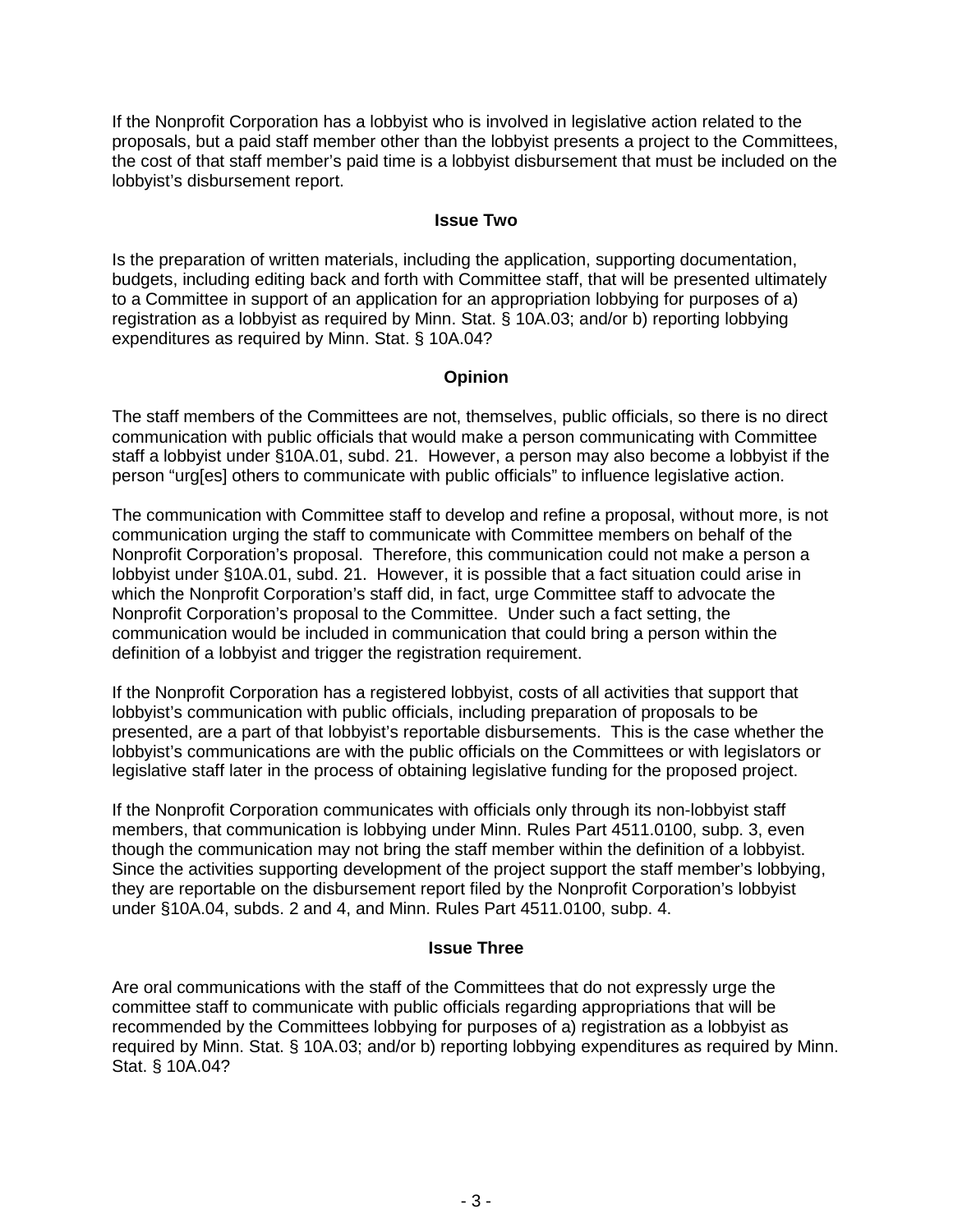## **Opinion**

Communications that do not urge others to communicate with public officials to influence the action of those officials are not included in the communications that will bring a person into the definition of a lobbyist under §10A.01, subd. 21, with the resultant registration requirement under §10A.03.

The Board notes that the requester uses the phrase "expressly urge" in describing the communications. The statute does not include the word "expressly" and the Board does not interpret the §10A.01, subd. 21, as requiring one to "expressly urge" others to communicate with officials. Some communications could include by implication a message urging others to communicate with officials. Such communications would be included in those that could make a person a lobbyist. However, communications in the course of developing a proposal, including activities described in Issue Two, without more, would not be considered communications urging others to advocate on behalf of the proposal.

It is understood that the Nonprofit Corporation's staff will believe that their proposal has merit and should move forward. The Nonprofit Corporation's staff should use restraint in conveying that belief to staff of the Committees.

Treatment of the costs of staff communications as lobbyist disbursements follows the same criteria as described for staff work in Issue Two.

Issued August 3, 2010 | /s/ Bob Milbert

Bob Milbert, Chair Campaign Finance and Public Disclosure Board

# **STATUTORY AND ADMINISTRATIVE RULE CITATIONS**

**\_\_\_\_\_\_\_\_\_\_\_\_\_\_\_\_\_\_\_\_\_\_\_\_\_\_\_\_\_\_\_\_\_\_\_\_\_\_\_\_\_\_\_\_\_\_**

#### **10A.01 DEFINITIONS**

. . . Subd. 21. **Lobbyist.** (a) "Lobbyist" means an individual:

> (1) engaged for pay or other consideration of more than \$3,000 from all sources in any year for the purpose of attempting to influence legislative or administrative action, or the official action of a metropolitan governmental unit, by communicating or urging others to communicate with public or local officials; or

> (2) who spends more than \$250, not including the individual's own traveling expenses and membership dues, in any year for the purpose of attempting to influence legislative or administrative action, or the official action of a metropolitan governmental unit, by communicating or urging others to communicate with public or local officials.